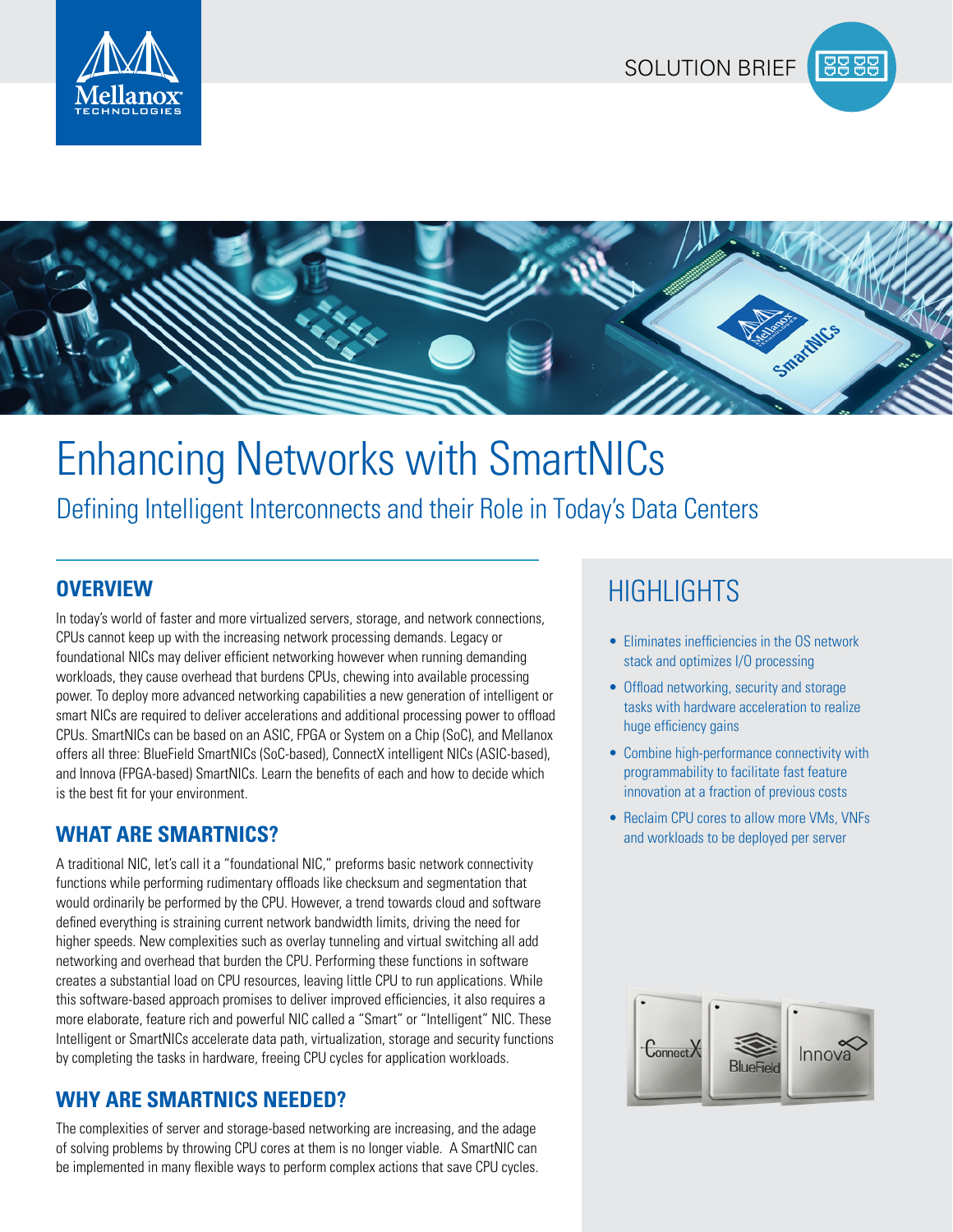This includes data and control plane (networking, storage, and security) functions which can be fully implemented in, and offloaded by, a SmartNIC.

Let's take a deeper look at a SmartNIC roles in each — networking, storage and security. First, networking features such as overlay tunneling, load balancing and network monitoring and network virtualization services (NFV, vSwitch vRouting) are all able to be hosted on a SmartNIC. For storage, SmartNICs can be used to deliver performance for storage networking with RDMA and NVMe over Fabrics offloads, either integrated as flash storage controllers or within hyperconverged infrastructure to handle both storage and networking tasks. SmartNICs can also implement various types of security features that can operate independent of the host, like cryptography, deep packet inspection or blocking DDoS attacks before servers get overwhelmed. Implementation of a smart NIC to offload these tasks from the CPU allows for significantly better server scaling while greatly improving efficiencies.

### **CPU CORE WORKLOAD**

As the shift towards network functions move from purpose-built hardware to software-driven and virtual appliances, we see that general-purpose CPUs are tasked with more specialized services. While CPUs are great for general application tasks, they are not specialized for handling network and storage traffic. Running these services on the CPU impacts overall application performance. Disaggregation of software and hardware, along with the virtualization of servers and networks, further adds to the load placed on CPUs and results in decreased efficiency. In figure 1 we see the results of this decreased efficiency as CPU cores are lost to perform virtualization services and security tasks. However, utilizing a SmartNIC to performing network and data path processing can boost performance by offloading CPUs in servers.



*Figure 1. CPU core consumption with and without a SmartNIC.*

### **ASIC, SOC, OR FPGA**

As mentioned earlier, a smart NIC can be ASIC, FPGA, or System-on-a-Chip (SOC) based and there are specific advantages and tradeoffs to each. For the best performance, most acceleration functions must run in hardware, but for the greatest flexibility, the control and programming of these functions needs to run in software. If we look at price, programmability and flexibility for each it will help us to differentiate.

Starting with the Mellanox ASIC-based [ConnectX](http://ConnectX) Intelligent NICs, which are very cost effective and deliver the best price / performance. As an Intelligent NIC, it has built-in advanced hardware offloads allowing for extra flexibility, efficiency, and ultimate performance to outperform legacy or foundational NICs and many other "SmartNIC" designs. The [ConnectX-5](http://ConnectX-5) Intelligent NIC has a programmable data path that is relatively simple to configure, supporting a hardware-accelerated data plane that integrates with a software-based control and can offload overlay networks, RDMA, packet processing, storage tasks, big data, and software-defined networking (SDN), while lowering the burden on the host CPU.



*Figure 2. Characteristics of different SmartNIC types.*

Mellanox [Innova-2](http://Innova-2), an FPGA-based SmartNIC by contrast is highly programmable and can be made to support almost any functionality, , specifically suitable for companies with Verilog FPGA development skills and provides acceleration to a wide range of applications, including Security, Storage, Artificial Intelligence, Media & Entertainment, Cloud and more. The on-board FPGA provides users with the ability to create custom-made accelerations. The Mellanox [BlueField](http://BlueField ) SoC-based SmartNIC is a nice balance between the two, good price / performance, offering full programmability for accelerating a multitude of security, networking and storage applications and delivering optimization for control and data path operation. Advanced features include an embedded virtual switch with programmable ACL, transport offloads and stateless encapsulation and decapsulation of NVGRE, VXLAN, and MPLS overlay protocols and superior RDMA and GPUDirect® RDMA accelerators, including NVMe-oF.

### **HOW TO CHOOSE A SMARTNIC**

To achieve maximum efficiency in software-define and cloud data centers, SmartNICs will be replacing foundational NICs but which type best fits your scenario? First, it's helpful to examine which functions are needed to support specific workloads? Ultimately the Mellanox ConnectX family of Intelligent NICs provides all the function, performance and flexibility to offload most transports, handle virtual switching and offers some predefined programmability. ConnectX can accelerate data plane tasks in hardware but runs the control plane in software. It does this at a fraction of the power and cost of competing SmartNICs.

Mellanox Innova FPGA SmartNIC is highly programmable can be defined to perform a wide variety of very specific tasks. The flexibility does come with additional costs, but when used in lieu of expensive CPUs the cost is easily recovered.